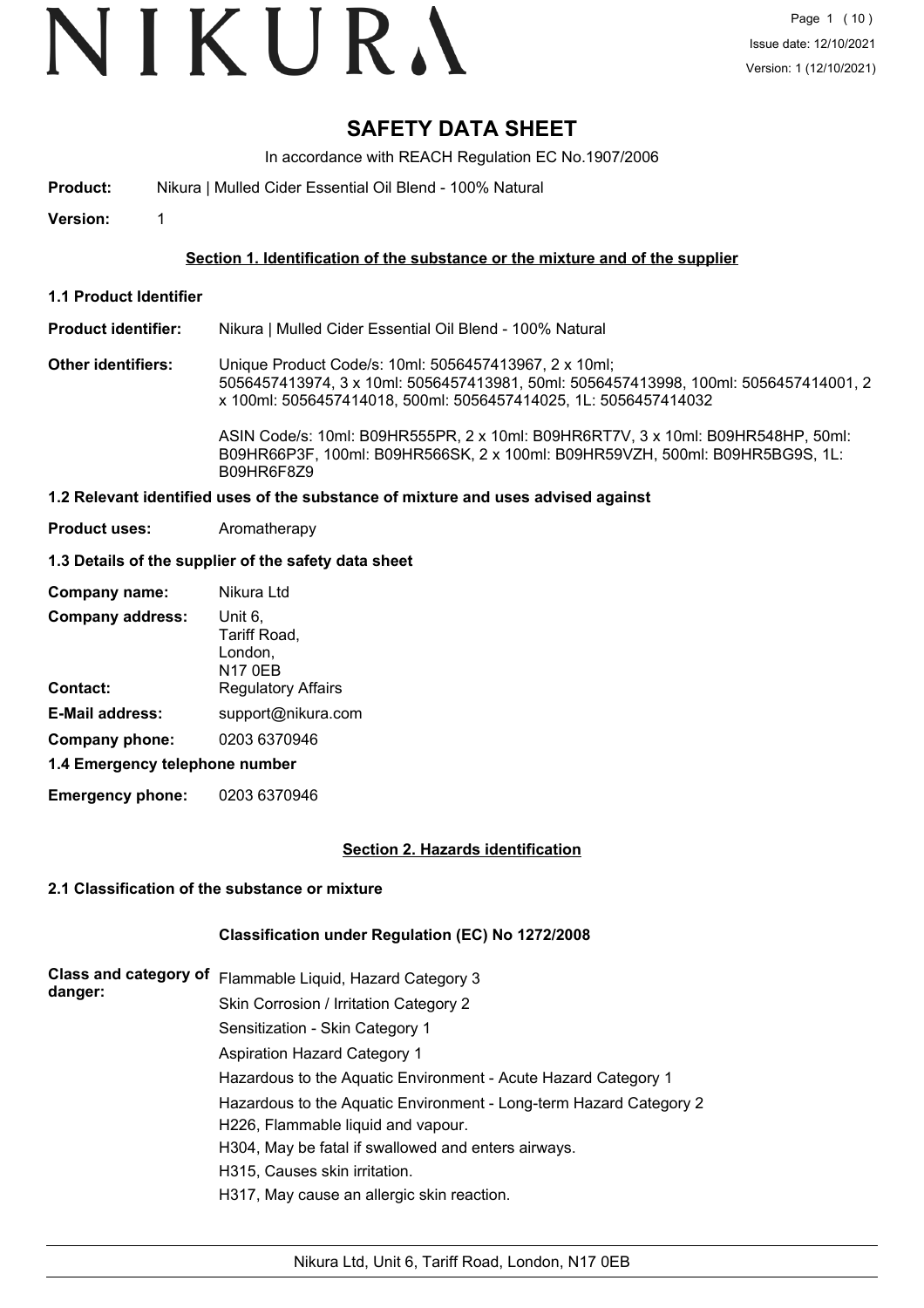### **SAFETY DATA SHEET**

In accordance with REACH Regulation EC No.1907/2006

| Product:                            | Nikura   Mulled Cider Essential Oil Blend - 100% Natural                                                                                                                                                                                                                                                                                                                                                                                                                                                                                                                                                                                                                                                                                                                                                                                                                                                                                                                                                                                                                                                                                                                                                                                                                                                                                                                                  |
|-------------------------------------|-------------------------------------------------------------------------------------------------------------------------------------------------------------------------------------------------------------------------------------------------------------------------------------------------------------------------------------------------------------------------------------------------------------------------------------------------------------------------------------------------------------------------------------------------------------------------------------------------------------------------------------------------------------------------------------------------------------------------------------------------------------------------------------------------------------------------------------------------------------------------------------------------------------------------------------------------------------------------------------------------------------------------------------------------------------------------------------------------------------------------------------------------------------------------------------------------------------------------------------------------------------------------------------------------------------------------------------------------------------------------------------------|
| <b>Version:</b><br>1                |                                                                                                                                                                                                                                                                                                                                                                                                                                                                                                                                                                                                                                                                                                                                                                                                                                                                                                                                                                                                                                                                                                                                                                                                                                                                                                                                                                                           |
| danger:                             | Class and category of H400, Very toxic to aquatic life.<br>H411, Toxic to aquatic life with long lasting effects.                                                                                                                                                                                                                                                                                                                                                                                                                                                                                                                                                                                                                                                                                                                                                                                                                                                                                                                                                                                                                                                                                                                                                                                                                                                                         |
| 2.2 Label elements                  |                                                                                                                                                                                                                                                                                                                                                                                                                                                                                                                                                                                                                                                                                                                                                                                                                                                                                                                                                                                                                                                                                                                                                                                                                                                                                                                                                                                           |
|                                     | Classification under Regulation (EC) No 1272/2008                                                                                                                                                                                                                                                                                                                                                                                                                                                                                                                                                                                                                                                                                                                                                                                                                                                                                                                                                                                                                                                                                                                                                                                                                                                                                                                                         |
| Signal word:                        | Danger                                                                                                                                                                                                                                                                                                                                                                                                                                                                                                                                                                                                                                                                                                                                                                                                                                                                                                                                                                                                                                                                                                                                                                                                                                                                                                                                                                                    |
| <b>Hazard statements:</b>           | H226, Flammable liquid and vapour.<br>H304, May be fatal if swallowed and enters airways.<br>H315, Causes skin irritation.<br>H317, May cause an allergic skin reaction.<br>H400, Very toxic to aquatic life.<br>H411, Toxic to aquatic life with long lasting effects.                                                                                                                                                                                                                                                                                                                                                                                                                                                                                                                                                                                                                                                                                                                                                                                                                                                                                                                                                                                                                                                                                                                   |
| <b>Supplemental</b><br>Information: | EUH208, Contains Estragole, Geranyl acetate, Linalool, Neryl acetate, Terpinolene, alpha-<br>Pinene, beta-Caryophyllene, beta-Pinene. May produce an allergic reaction.                                                                                                                                                                                                                                                                                                                                                                                                                                                                                                                                                                                                                                                                                                                                                                                                                                                                                                                                                                                                                                                                                                                                                                                                                   |
| <b>Precautionary</b><br>statements: | P210, Keep away from heat, sparks, open flames and hot surfaces. - No smoking.<br>P233, Keep container tightly closed.<br>P240, Ground/bond container and receiving equipment.<br>P241, Use explosion-proof electrical, ventilating and lighting equipment.<br>P242, Use only non-sparking tools.<br>P243, Take precautionary measures against static discharge.<br>P261, Avoid breathing vapour or dust.<br>P264, Wash hands and other contacted skin thoroughly after handling.<br>P272, Contaminated work clothing should not be allowed out of the workplace.<br>P273, Avoid release to the environment.<br>P280, Wear protective gloves/eye protection/face protection.<br>P301/310, IF SWALLOWED: Immediately call a POISON CENTER or doctor/physician.<br>P303/361/353, IF ON SKIN (or hair): Remove/take off immediately all contaminated clothing.<br>Rinse skin with water/shower.<br>P331, Do not induce vomiting.<br>P333/313, If skin irritation or rash occurs: Get medical advice/attention.<br>P362, Take off contaminated clothing and wash before reuse.<br>P370/378, In case of fire: Use carbon dioxide, dry chemical, foam for extinction.<br>P391, Collect spillage.<br>P403/235, Store in a well-ventilated place. Keep cool.<br>P405, Store locked up.<br>P501, Dispose of contents/container to approved disposal site, in accordance with local<br>regulations. |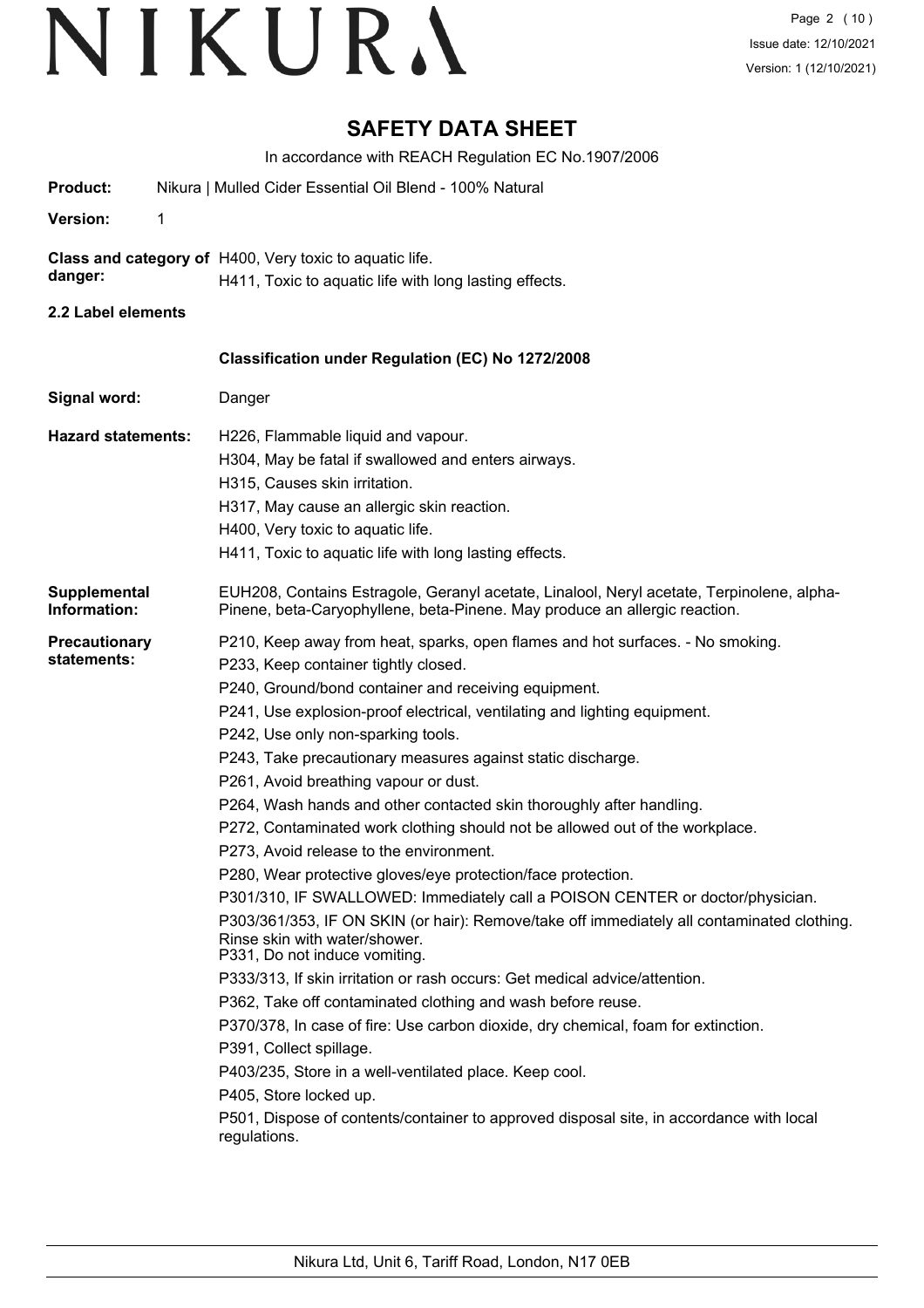### **SAFETY DATA SHEET**

In accordance with REACH Regulation EC No.1907/2006

|                   | IN accordance with REACH Regulation EC NO. 1907/2006     |
|-------------------|----------------------------------------------------------|
| Product:          | Nikura   Mulled Cider Essential Oil Blend - 100% Natural |
| <b>Version:</b>   |                                                          |
| Pictograms:       |                                                          |
| 2.3 Other hazards |                                                          |

**Other hazards:** None

**Section 3. Composition / information on ingredients**

#### **3.2 Mixtures**

#### **Contains:**

| <b>Name</b>         | <b>CAS</b> | <b>EC</b> | <b>REACH Registration</b><br>No. | %         | <b>Classification for</b><br>(CLP) 1272/2008                                                                                            |
|---------------------|------------|-----------|----------------------------------|-----------|-----------------------------------------------------------------------------------------------------------------------------------------|
| <b>l</b> d-Limonene | 5989-27-5  | 227-813-5 |                                  | 50-100%   | Flam. Lig. 3-Skin Irrit.<br>2-Skin Sens. 1B-Asp.<br>Tox 1-Aquatic Acute 1-<br>Aquatic Chronic 3;<br>H226-H304-H315-<br>H317-H400-H412,- |
| Itrans-Anethole     | 4180-23-8  | 224-052-0 |                                  | 10-<20%   | Skin Sens. 1B;H317,-                                                                                                                    |
| Linalyl acetate     | 115-95-7   | 204-116-4 |                                  | $5 - 10%$ | Skin Irrit, 2-Skin Sens.<br>1B:H315-H317 .-                                                                                             |
| <b>I</b> Linalool   | 78-70-6    | 201-134-4 |                                  | $1 - 5%$  | Skin Irrit. 2-Eye Irrit. 2-<br>Skin Sens. 1B;H315-<br>H317-H319.-                                                                       |
| Cinnamaldehyde      | 104-55-2   | 203-213-9 |                                  | $1 - 5%$  | Acute Tox. 4-Skin Irrit.<br>2-Eye Irrit. 2-Skin<br>Sens. 1A-Aquatic<br>Chronic 3;H312-H315-<br>H317-H319-H412.-                         |
| p-Mentha-1,4-diene  | 99-85-4    | 202-794-6 |                                  | 1-<5%     | Flam. Lig. 3-Repr. 2-<br>Asp. Tox 1;H226-H304-<br>H361.-                                                                                |
| Ibeta-Pinene        | 127-91-3   | 204-872-5 |                                  | $1 - 5%$  | Flam. Liq. 3-Skin Irrit.<br>2-Skin Sens. 1B-Asp.<br>Tox 1-Aquatic Acute 1-<br>Aquatic Chronic 1:<br>H226-H304-H315-<br>H317-H410,-      |
| Myrcene             | 123-35-3   | 204-622-5 |                                  | $1 - 5%$  | Flam. Liq. 3-Skin Irrit.<br>2-Eye Irrit. 2-Asp. Tox<br>1-Aquatic Acute 1-<br>Aquatic Chronic 2;<br>H226-H304-H315-<br>H319-H400-H411,-  |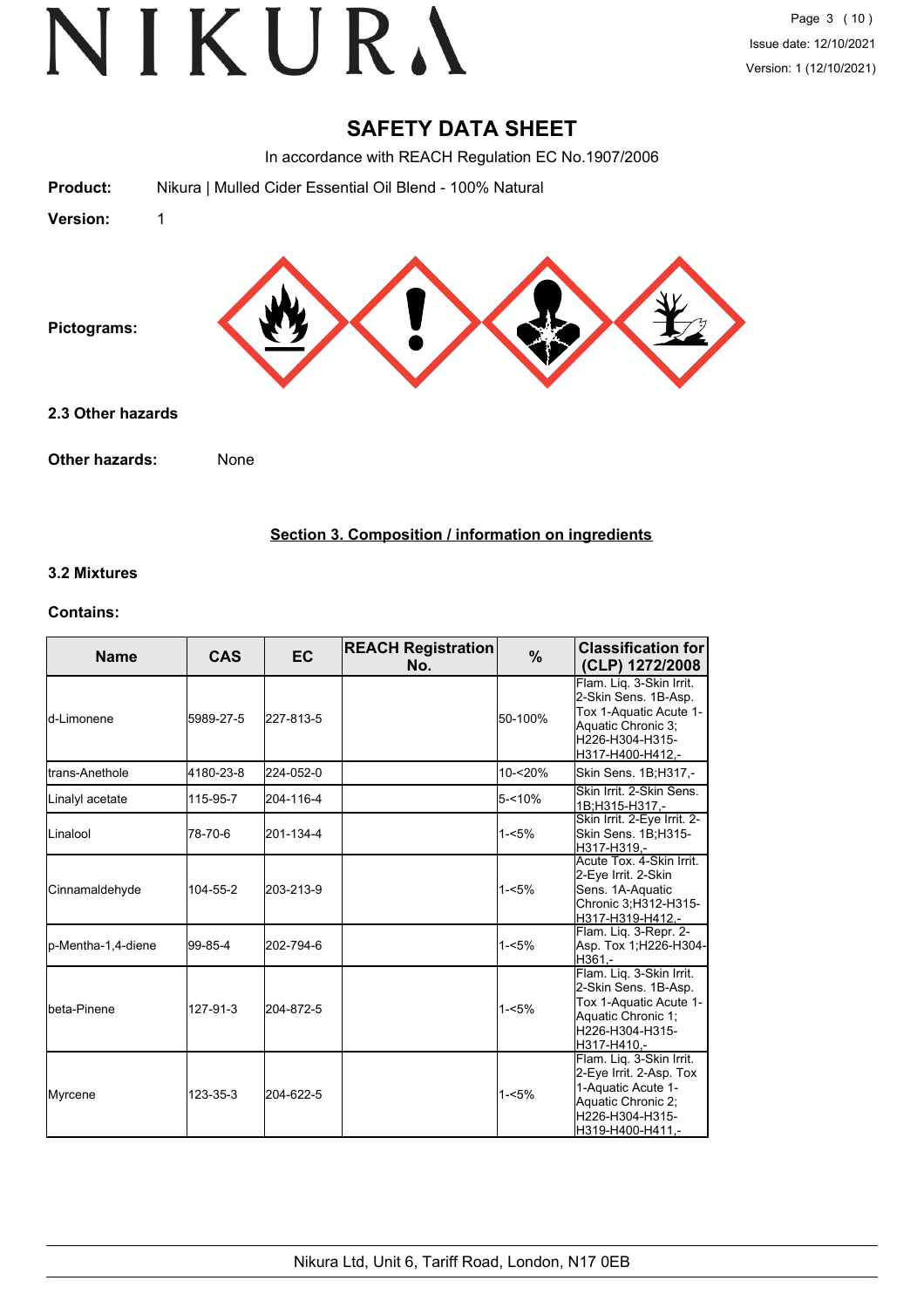### **SAFETY DATA SHEET**

In accordance with REACH Regulation EC No.1907/2006

**Product:** Nikura | Mulled Cider Essential Oil Blend - 100% Natural

#### **Version:** 1

| alpha-Pinene       | 80-56-8  | 201-291-9 | $0.1 - 1\%$ | Flam. Liq. 3-Acute Tox.<br>l4-Skin Irrit. 2-Skin<br>Sens. 1B-Asp. Tox 1-<br>Aquatic Acute 1-<br>Aquatic Chronic 1;<br>H226-H302-H304-<br>lH315-H317-H410.- |
|--------------------|----------|-----------|-------------|------------------------------------------------------------------------------------------------------------------------------------------------------------|
| Estragole          | 140-67-0 | 205-427-8 | $0.1 - 1\%$ | Acute Tox. 4-Skin Irrit.<br>2-Skin Sens. 1B-Muta.<br>2-Carc. 2-Aquatic<br>Chronic 3;H302-H315-<br>lH317-H341-H351-<br>H412.-                               |
| beta-Caryophyllene | 87-44-5  | 201-746-1 | $0.1 - 1\%$ | Skin Sens. 1B-Asp.<br>Tox 1-Aquatic Chronic<br>4:H304-H317-H413.-                                                                                          |
| p-Cymene           | l99-87-6 | 202-796-7 | $0.1 - 1\%$ | Flam. Liq. 3-Repr. 2-<br>Asp. Tox 1-Aquatic<br>Chronic 2;H226-H304-<br>H361-H411.-                                                                         |
| Neryl acetate      | 141-12-8 | 205-459-2 | $0.1 - 1\%$ | Skin Sens. 1B;H317,-                                                                                                                                       |
| Geranyl acetate    | 105-87-3 | 203-341-5 | $0.1 - 1\%$ | Skin Irrit. 2-Skin Sens.<br>1B-Aquatic Chronic 3;<br>H315-H317-H412.-                                                                                      |
| Terpinolene        | 586-62-9 | 209-578-0 | $0.1 - 1\%$ | Flam. Liq. 3-Skin Sens.<br>1B-Asp. Tox 1-Aquatic<br>Acute 1-Aquatic<br>Chronic 1;H226-H304-<br>lH317-H410.-                                                |

#### **Substances with Community workplace exposure limits:**

Not Applicable

**Substances that are persistent, bioaccumulative and toxic or very persistent and very bioaccumulative, greater than 0.1%:**

Not Applicable

#### **Section 4. First-aid measures**

#### **4.1 Description of first aid measures**

| Inhalation:           | Remove from exposure site to fresh air, keep at rest, and obtain medical attention.                           |
|-----------------------|---------------------------------------------------------------------------------------------------------------|
| Eye exposure:         | Flush immediately with water for at least 15 minutes. Contact physician if symptoms persist.                  |
| <b>Skin exposure:</b> | IF ON SKIN (or hair): Remove/take off immediately all contaminated clothing. Rinse skin with<br>water/shower. |
| Ingestion:            | IF SWALLOWED: Immediately call a POISON CENTER or doctor/physician.                                           |

#### **4.2 Most important symptoms and effects, both acute and delayed**

May be fatal if swallowed and enters airways.

Causes skin irritation.

May cause an allergic skin reaction.

#### **4.3 Indication of any immediate medical attention and special treatment needed**

None expected, see Section 4.1 for further information.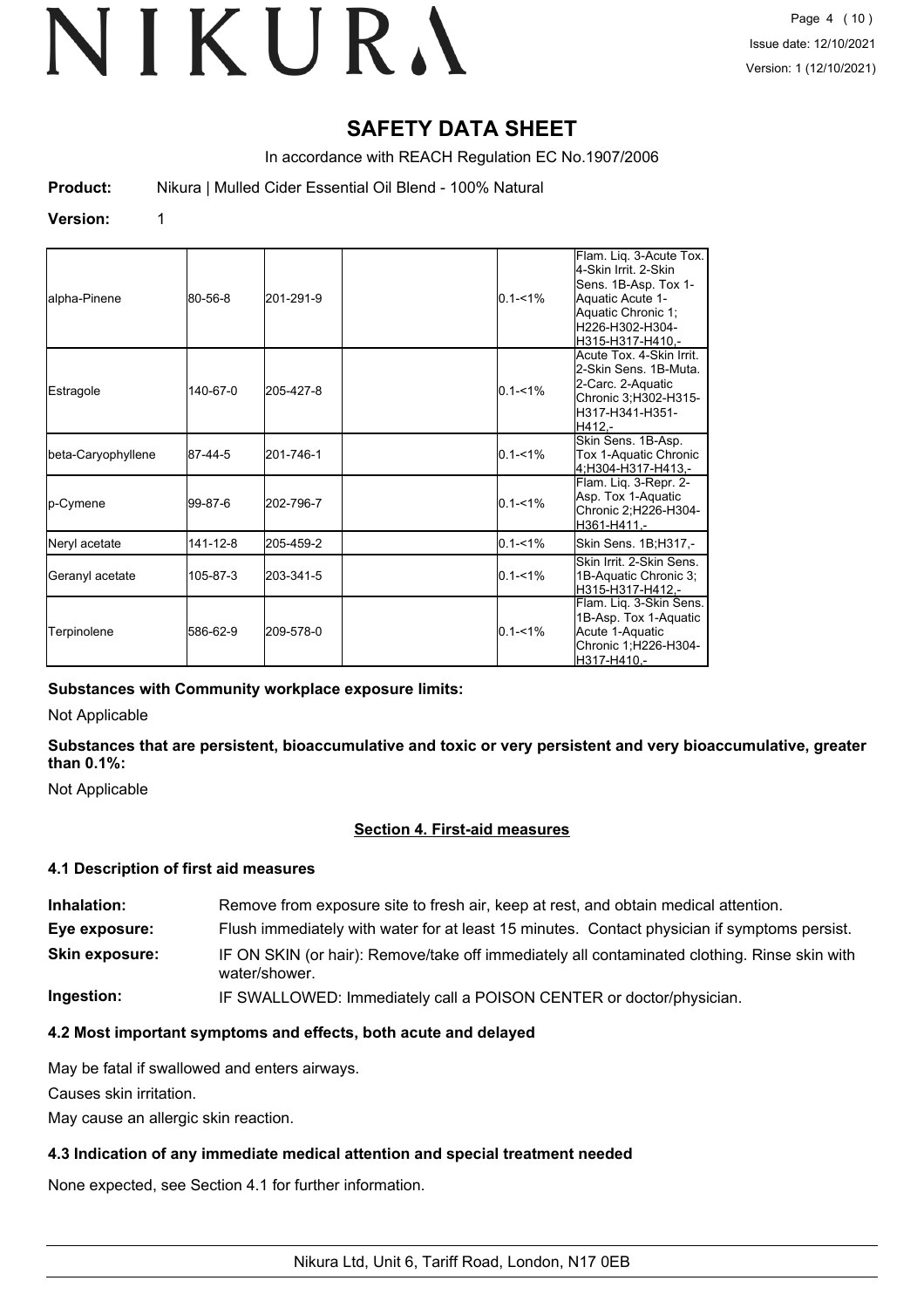## VIKURA

### **SAFETY DATA SHEET**

In accordance with REACH Regulation EC No.1907/2006

| Product: | Nikura   Mulled Cider Essential Oil Blend - 100% Natural |
|----------|----------------------------------------------------------|
|          |                                                          |

**Version:** 1

#### **SECTION 5: Firefighting measures**

#### **5.1 Extinguishing media**

Suitable media: Carbon dioxide, Dry chemical, Foam.

#### **5.2 Special hazards arising from the substance or mixture**

In case of fire, may be liberated: Carbon monoxide, Unidentified organic compounds.

#### **5.3 Advice for fire fighters:**

In case of insufficient ventilation, wear suitable respiratory equipment.

#### **Section 6. Accidental release measures**

#### **6.1 Personal precautions, protective equipment and emergency procedures:**

Avoid inhalation. Avoid contact with skin and eyes. See protective measures under Section 7 and 8.

#### **6.2 Environmental precautions:**

Keep away from drains, surface and ground water, and soil.

#### **6.3 Methods and material for containment and cleaning up:**

Remove ignition sources. Provide adequate ventilation. Avoid excessive inhalation of vapours. Contain spillage immediately by use of sand or inert powder. Dispose of according to local regulations.

#### **6.4 Reference to other sections:**

Also refer to sections 8 and 13.

#### **Section 7. Handling and storage**

#### **7.1 Precautions for safe handling:**

Keep away from heat, sparks, open flames and hot surfaces. - No smoking.

### **7.2 Conditions for safe storage, including any incompatibilities:**

Ground/bond container and receiving equipment. Use only non-sparking tools. Take precautionary measures against static discharge.

#### **7.3 Specific end use(s):**

Aromatherapy: Use in accordance with good manufacturing and industrial hygiene practices.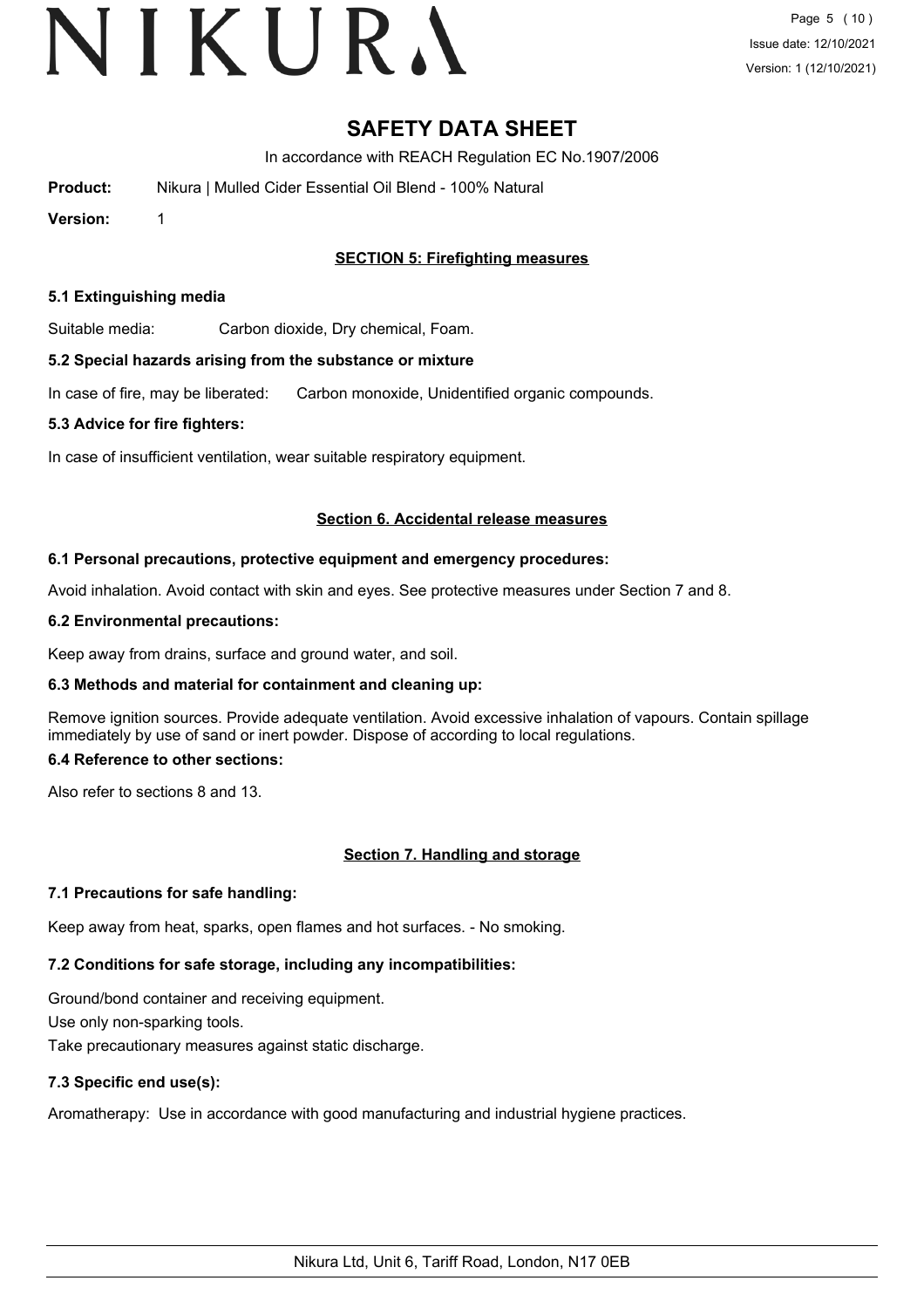# VIKURA

### **SAFETY DATA SHEET**

In accordance with REACH Regulation EC No.1907/2006

**Product:** Nikura | Mulled Cider Essential Oil Blend - 100% Natural

**Version:** 1

#### **Section 8. Exposure controls/personal protection**

#### **8.1 Control parameters**

Workplace exposure limits: Not Applicable

#### **8.2 Exposure Controls**

#### **Eye / Skin Protection**

Wear protective gloves/eye protection/face protection

#### **Respiratory Protection**

Under normal conditions of use and where adequate ventilation is available to prevent build up of excessive vapour, this material should not require special engineering controls. However, in conditions of high or prolonged use, or high temperature or other conditions which increase exposure, the following engineering controls can be used to minimise exposure to personnel: a) Increase ventilation of the area with local exhaust ventilation. b) Personnel can use an approved, appropriately fitted respirator with organic vapour cartridge or canisters and particulate filters. c) Use closed systems for transferring and processing this material.

Also refer to Sections 2 and 7.

#### **Section 9. Physical and chemical properties**

#### **9.1 Information on basic physical and chemical properties**

| Appearance:                                   | Not determined                               |
|-----------------------------------------------|----------------------------------------------|
| Odour:                                        | Not determined                               |
| <b>Odour threshold:</b>                       | Not determined                               |
| pH:                                           | Not determined                               |
| Melting point / freezing point:               | Not determined                               |
| Initial boiling point / range:                | Not determined                               |
| Flash point:                                  | 48 °C                                        |
| <b>Evaporation rate:</b>                      | Not determined                               |
| Flammability (solid, gas):                    | Not determined                               |
| Upper/lower flammability or explosive limits: | Product does not present an explosion hazard |
| Vapour pressure:                              | Not determined                               |
| Vapour density:                               | Not determined                               |
| <b>Relative density:</b>                      | Not determined                               |
| Solubility(ies):                              | Insoluble in water.                          |
| Partition coefficient: n-octanol/water:       | Not determined                               |
| <b>Auto-ignition temperature:</b>             | Not determined                               |
| <b>Decomposition temperature:</b>             | Not determined                               |
| <b>Viscosity:</b>                             | Not determined                               |
| <b>Explosive properties:</b>                  | Not expected                                 |
| <b>Oxidising properties:</b>                  | Not expected                                 |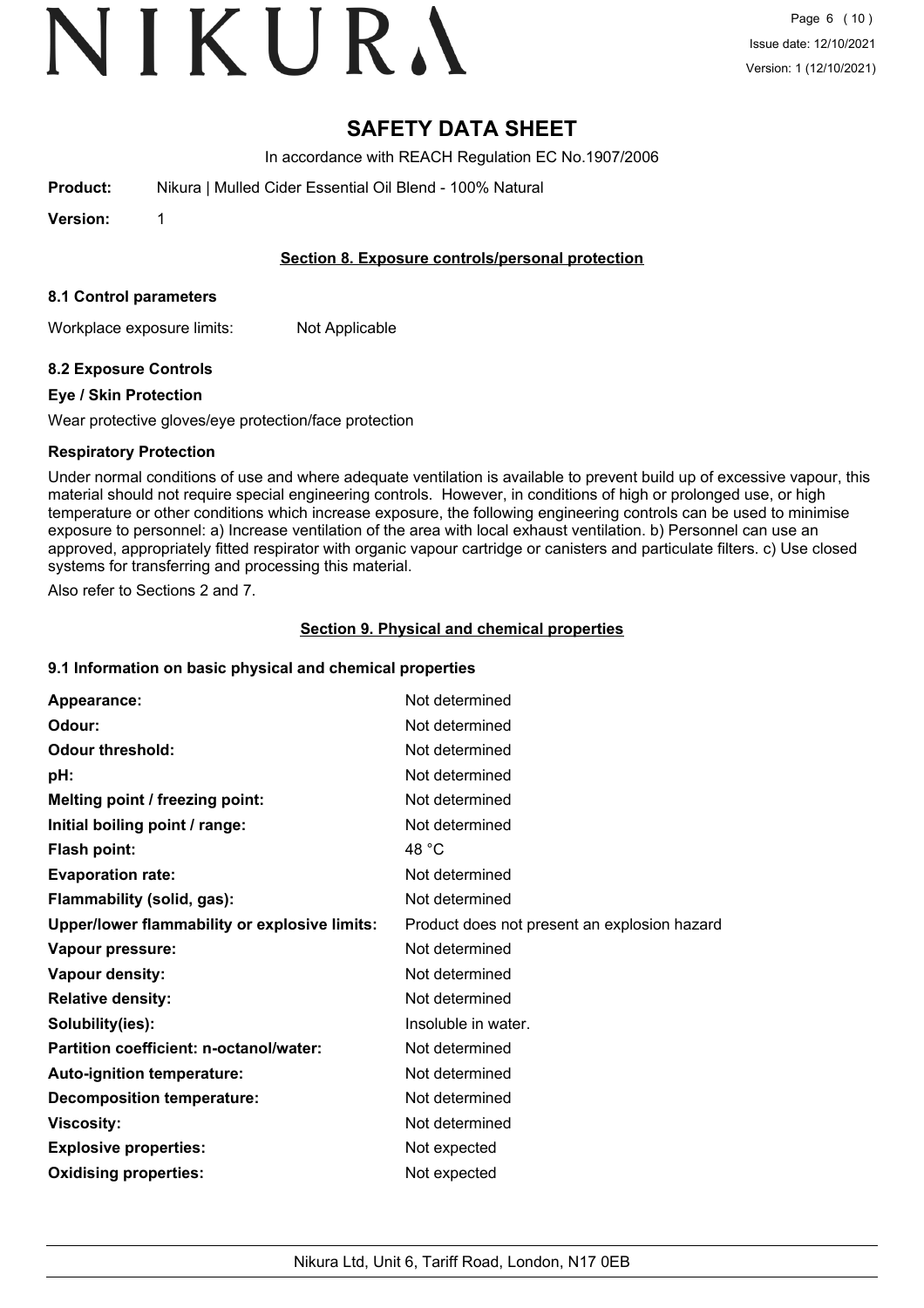### **SAFETY DATA SHEET**

In accordance with REACH Regulation EC No.1907/2006

**Product:** Nikura | Mulled Cider Essential Oil Blend - 100% Natural

**Version:** 1

**9.2 Other information:** None available

#### **Section 10. Stability and reactivity**

#### **10.1 Reactivity:**

Presents no significant reactivity hazard, by itself or in contact with water.

#### **10.2 Chemical stability:**

Good stability under normal storage conditions.

#### **10.3 Possibility of hazardous reactions:**

Not expected under normal conditions of use.

#### **10.4 Conditions to avoid:**

Avoid extreme heat.

#### **10.5 Incompatible materials:**

Avoid contact with strong acids, alkalis or oxidising agents.

#### **10.6 Hazardous decomposition products:**

Not expected.

#### **Section 11. Toxicological information**

#### **11.1 Information on toxicological effects**

This mixture has not been tested as a whole for health effects. The health effects have been calculated using the methods outlined in Regulation (EC) No 1272/2008 (CLP).

| <b>Acute Toxicity:</b>             | Based on available data the classification criteria are not met. |
|------------------------------------|------------------------------------------------------------------|
| <b>Acute Toxicity Oral</b>         | >5000                                                            |
| <b>Acute Toxicity Dermal</b>       | >5000                                                            |
| <b>Acute Toxicity Inhalation</b>   | Not Available                                                    |
| <b>Skin corrosion/irritation:</b>  | Skin Corrosion / Irritation Category 2                           |
| Serious eye damage/irritation:     | Based on available data the classification criteria are not met. |
| Respiratory or skin sensitisation: | Sensitization - Skin Category 1                                  |
| Germ cell mutagenicity:            | Based on available data the classification criteria are not met. |
| <b>Carcinogenicity:</b>            | Based on available data the classification criteria are not met. |
| <b>Reproductive toxicity:</b>      | Based on available data the classification criteria are not met. |
| <b>STOT-single exposure:</b>       | Based on available data the classification criteria are not met. |
| <b>STOT-repeated exposure:</b>     | Based on available data the classification criteria are not met. |
| <b>Aspiration hazard:</b>          | <b>Aspiration Hazard Category 1</b>                              |

#### **Information about hazardous ingredients in the mixture**

| Ingredient             | <b>CAS</b> | EC                | <b>LD50/ATE Oral</b> | LD50/ATE<br>Dermal | LC50/ATE<br><b>Inhalation</b> | <b>LC50</b><br>Route      |
|------------------------|------------|-------------------|----------------------|--------------------|-------------------------------|---------------------------|
| <b>ICinnamaldehvde</b> | 104-55-2   | $ 203 - 213 - 9 $ | 12200                | 1100               | Not available                 | <b>INot</b><br>lavailable |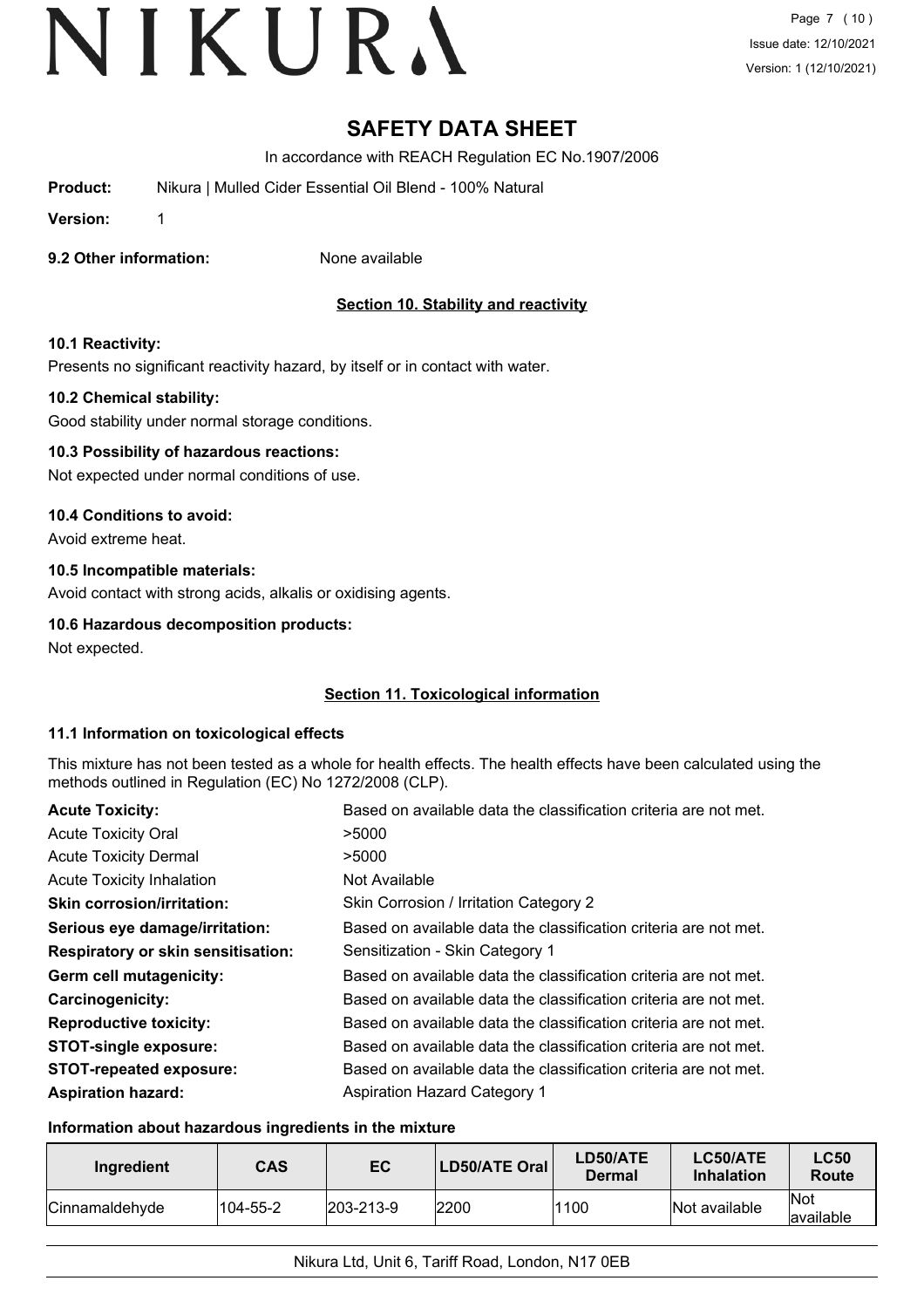### **SAFETY DATA SHEET**

In accordance with REACH Regulation EC No.1907/2006

**Product:** Nikura | Mulled Cider Essential Oil Blend - 100% Natural

**Version:** 1

Refer to Sections 2 and 3 for additional information.

#### **Section 12. Ecological information**

#### **12.1 Toxicity:**

Very toxic to aquatic life.

Toxic to aquatic life with long lasting effects.

**12.2 Persistence and degradability:** Not available

**12.3 Bioaccumulative potential:** Not available

**12.4 Mobility in soil:** Not available

#### **12.5 Results of PBT and vPvB assessment:**

This substance does not meet the PBT/vPvB criteria of REACH, annex XIII.

**12.6 Other adverse effects:** Not available

#### **Section 13. Disposal considerations**

#### **13.1 Waste treatment methods:**

Dispose of in accordance with local regulations. Avoid disposing into drainage systems and into the environment. Empty containers should be taken to an approved waste handling site for recycling or disposal.

#### **Section 14. Transport information**

| 14.1 UN number:                    | UN1169                                          |
|------------------------------------|-------------------------------------------------|
| 14.2 UN Proper Shipping Name:      | EXTRACTS, AROMATIC, LIQUID                      |
| 14.3 Transport hazard class(es):   | 3                                               |
| <b>Sub Risk:</b>                   | ۰                                               |
| 14.4. Packing Group:               | Ш                                               |
| <b>14.5 Environmental hazards:</b> | This is an environmentally hazardous substance. |
| 14.6 Special precautions for user: | None additional                                 |
|                                    |                                                 |

**14.7 Transport in bulk according to Annex II of MARPOL73/78 and the IBC Code:**

Not applicable

#### **Section 15. Regulatory information**

**15.1 Safety, health and environmental regulations/legislation specific for the substance or mixture** None additional

#### **15.2 Chemical Safety Assessment**

A Chemical Safety Assessment has not been carried out for this product.

#### **Section 16. Other information**

**Concentration % Limits:** EH A1=45.80% EH C2=80.32% EH C3=6.85% EH C4=43.10% SCI 2=14. 08% SS 1=1.98% AH 1=17.33%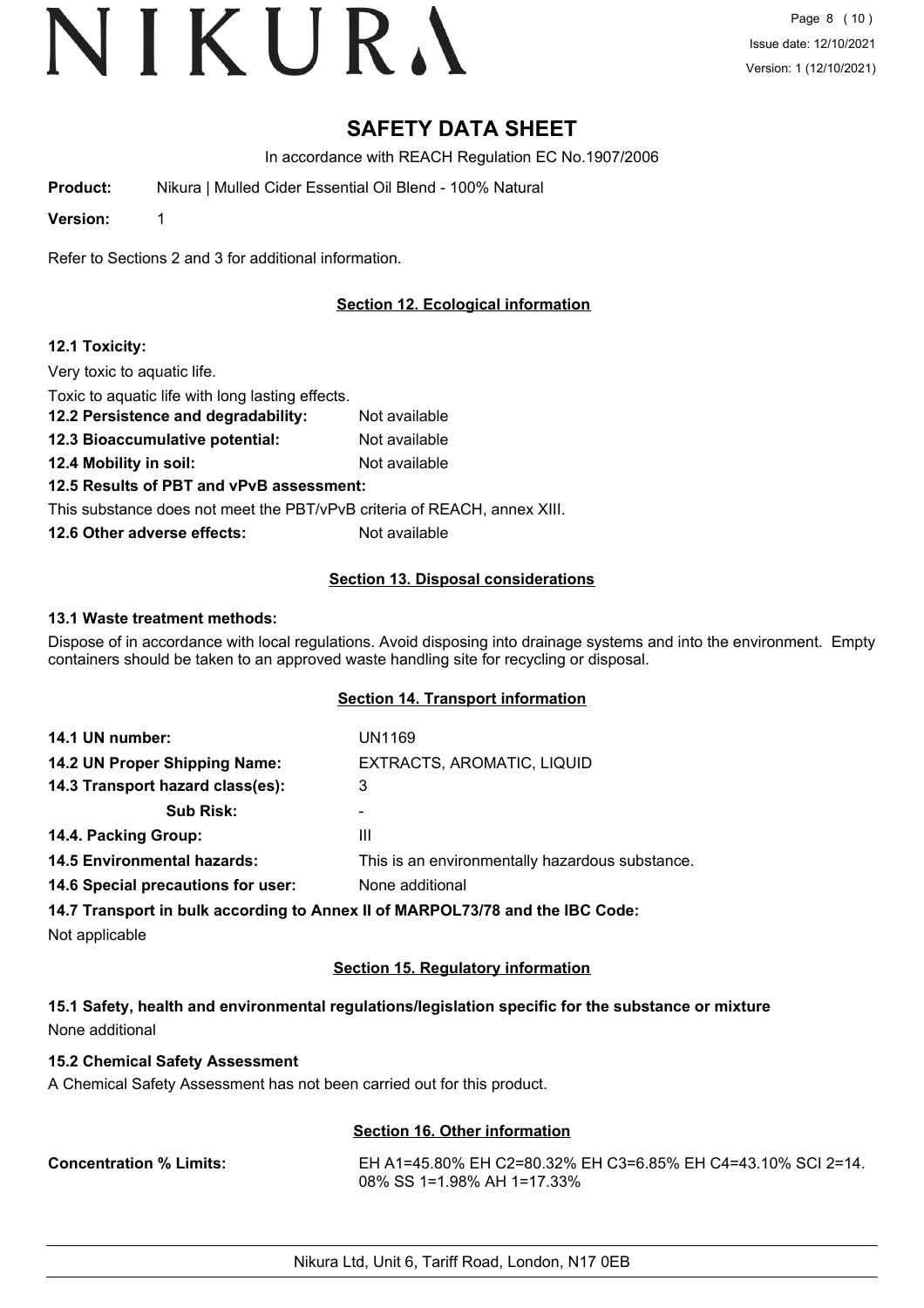### **SAFETY DATA SHEET**

In accordance with REACH Regulation EC No.1907/2006

**Product:** Nikura | Mulled Cider Essential Oil Blend - 100% Natural

**Version:** 1

**Total Fractional Values:** EH A1=2.18 EH C2=1.25 EH C3=14.60 EH C4=2.32 SCI 2=7.10 SS 1=50. 44 AH 1=5.77

#### **Key to revisions:**

Not applicable

#### **Key to abbreviations:**

| Abbreviation      | <b>Meaning</b>                                                            |
|-------------------|---------------------------------------------------------------------------|
| Acute Tox. 4      | Acute Toxicity - Dermal Category 4                                        |
| Acute Tox. 4      | Acute Toxicity - Oral Category 4                                          |
| Aquatic Acute 1   | Hazardous to the Aquatic Environment - Acute Hazard Category 1            |
| Aquatic Chronic 1 | Hazardous to the Aquatic Environment - Long-term Hazard Category 1        |
| Aquatic Chronic 2 | Hazardous to the Aquatic Environment - Long-term Hazard Category 2        |
| Aquatic Chronic 3 | Hazardous to the Aquatic Environment - Long-term Hazard Category 3        |
| Aquatic Chronic 4 | Hazardous to the Aquatic Environment - Long-term Hazard Category 4        |
| Asp. Tox 1        | Aspiration Hazard Category 1                                              |
| Carc. 2           | Carcinogenicity Category 2                                                |
| Eye Irrit. 2      | Eye Damage / Irritation Category 2                                        |
| Flam. Liq. 3      | Flammable Liquid, Hazard Category 3                                       |
| H226              | Flammable liquid and vapour.                                              |
| H302              | Harmful if swallowed.                                                     |
| H304              | May be fatal if swallowed and enters airways.                             |
| H312              | Harmful in contact with skin.                                             |
| H315              | Causes skin irritation.                                                   |
| H317              | May cause an allergic skin reaction.                                      |
| H319              | Causes serious eye irritation.                                            |
| H341              | Suspected of causing genetic defects (exposure route).                    |
| H351              | Suspected of causing cancer (exposure route).                             |
| H361              | Suspected of damaging fertility or the unborn child (exposure route).     |
| H400              | Very toxic to aquatic life.                                               |
| H410              | Very toxic to aquatic life with long lasting effects.                     |
| H411              | Toxic to aquatic life with long lasting effects.                          |
| H412              | Harmful to aquatic life with long lasting effects.                        |
| H413              | May cause long lasting harmful effects to aquatic life.                   |
| Muta. 2           | Germ Cell Mutagenicity Category 2                                         |
| P <sub>202</sub>  | Do not handle until all safety precautions have been read and understood. |
| P210              | Keep away from heat, sparks, open flames and hot surfaces. - No smoking.  |
| P233              | Keep container tightly closed.                                            |
| P240              | Ground/bond container and receiving equipment.                            |
| P241              | Use explosion-proof electrical, ventilating and lighting equipment.       |
| P242              | Use only non-sparking tools.                                              |
| P243              | Take precautionary measures against static discharge.                     |